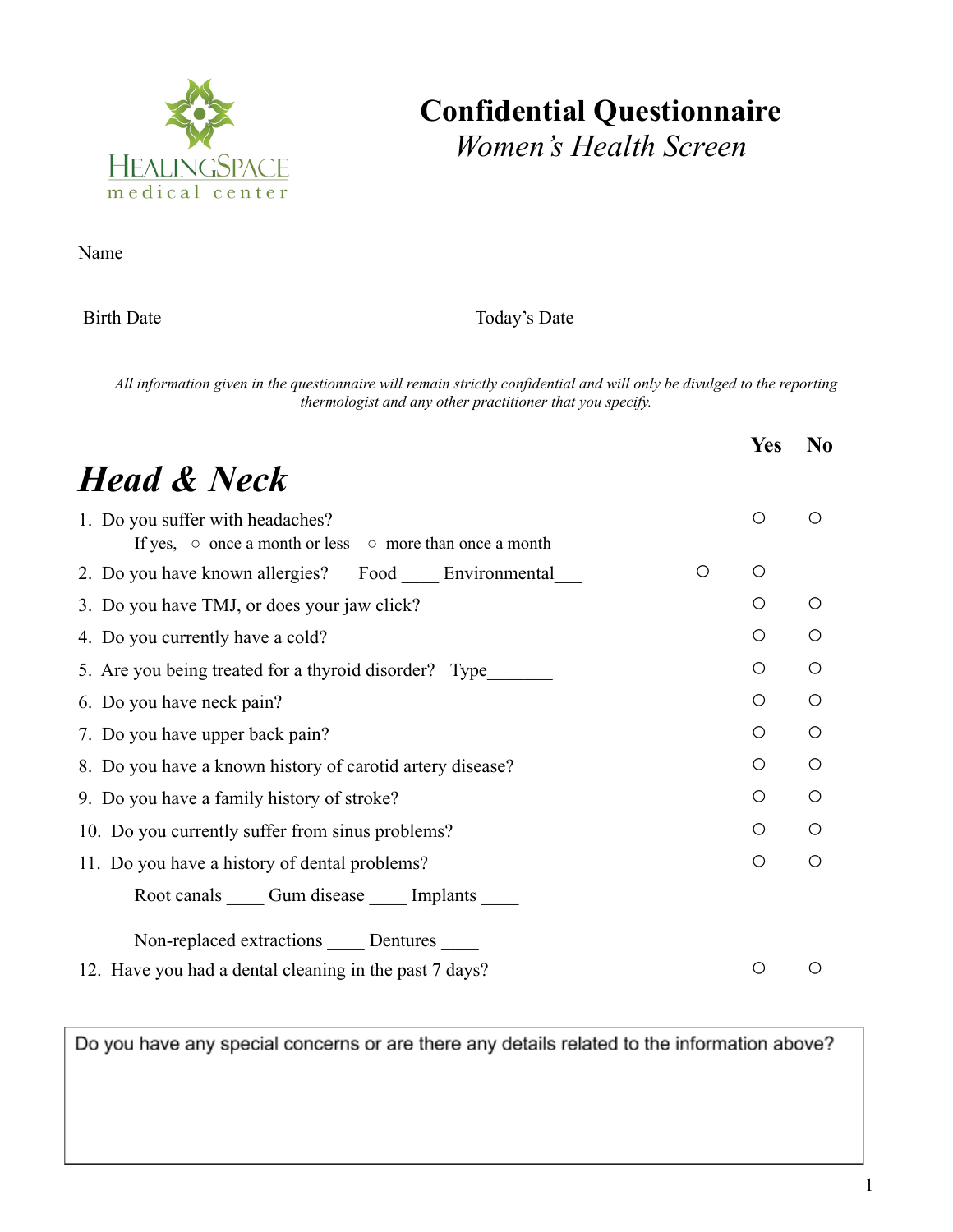## *Breast*

Is there a specific reason or concern for this breast exam?

|                                                                                                                                      |         |                                 | <b>Yes</b> | N <sub>0</sub>                                |
|--------------------------------------------------------------------------------------------------------------------------------------|---------|---------------------------------|------------|-----------------------------------------------|
| 1. Have you recently had any of these breast symptoms?                                                                               |         |                                 | O          | $\left( \right)$                              |
|                                                                                                                                      | LT      | <b>RT</b>                       |            |                                               |
| Pain/Tenderness                                                                                                                      | O       | O                               |            |                                               |
| Lumps                                                                                                                                | $\circ$ | O                               |            |                                               |
| Change in breast size                                                                                                                | $\circ$ | O                               |            |                                               |
| Areas of skin changes thickening or dimpling                                                                                         | $\circ$ | O                               |            |                                               |
| Excretions of the nipple                                                                                                             | $\circ$ | O                               |            |                                               |
|                                                                                                                                      |         |                                 | <b>Yes</b> | N <sub>0</sub>                                |
| 2. Are any of the above symptoms cycle-related?                                                                                      |         |                                 | O          | $\left( \right)$                              |
| 3. Are you still having periods?                                                                                                     |         |                                 | $\bigcirc$ | O                                             |
| 4. Have you had a surgical hysterectomy?                                                                                             |         |                                 | $\circ$    | $\left(\begin{array}{c} 1 \end{array}\right)$ |
|                                                                                                                                      |         | ○ Complete ○ Partial            |            |                                               |
| Reason for hysterectomy:<br>○ Excess bleeding ○ Endometriosis ○ Fibroid cysts ○ Cancer ○ Other                                       |         |                                 |            |                                               |
| 5. Has anyone in your family ever been treated for breast cancer?                                                                    |         |                                 | $\bigcirc$ |                                               |
| $\circ$ Mother<br>$\circ$ Grandmother<br>If yes,<br>Age diagnosed __________ Result of Treatment ___________________________________ |         | $\circ$ Sister $\circ$ Daughter |            |                                               |
| 6. Have you ever been diagnosed with breast cancer?                                                                                  |         |                                 | $\bigcirc$ |                                               |
| If yes, date: $\qquad \qquad \qquad$                                                                                                 |         |                                 |            |                                               |
| O Local<br>Metastatic<br>Cancer type<br>$\circ$                                                                                      |         | ○ Lymph node involvement        |            |                                               |
| Left breast<br>Inner<br>○ Outer<br>$\bigcirc$                                                                                        |         | $\circ$ Nipple                  |            |                                               |
| Right breast<br>$\circ$ Inner<br>$\circ$ Outer                                                                                       |         | $\circ$ Nipple                  |            |                                               |
| Treatment<br>$\circ$ Surgery<br>○ Chemo                                                                                              |         | ○ Radiation                     | ○ None     |                                               |
| 7. Have you ever been diagnosed with any other breast disease?                                                                       |         |                                 | $\circ$    | $\circ$                                       |
| ○ Cysts/fibrocystic ○ Fibro Adenoma ○ Mastitis/inflammatory breast disease<br>If yes,                                                |         |                                 |            |                                               |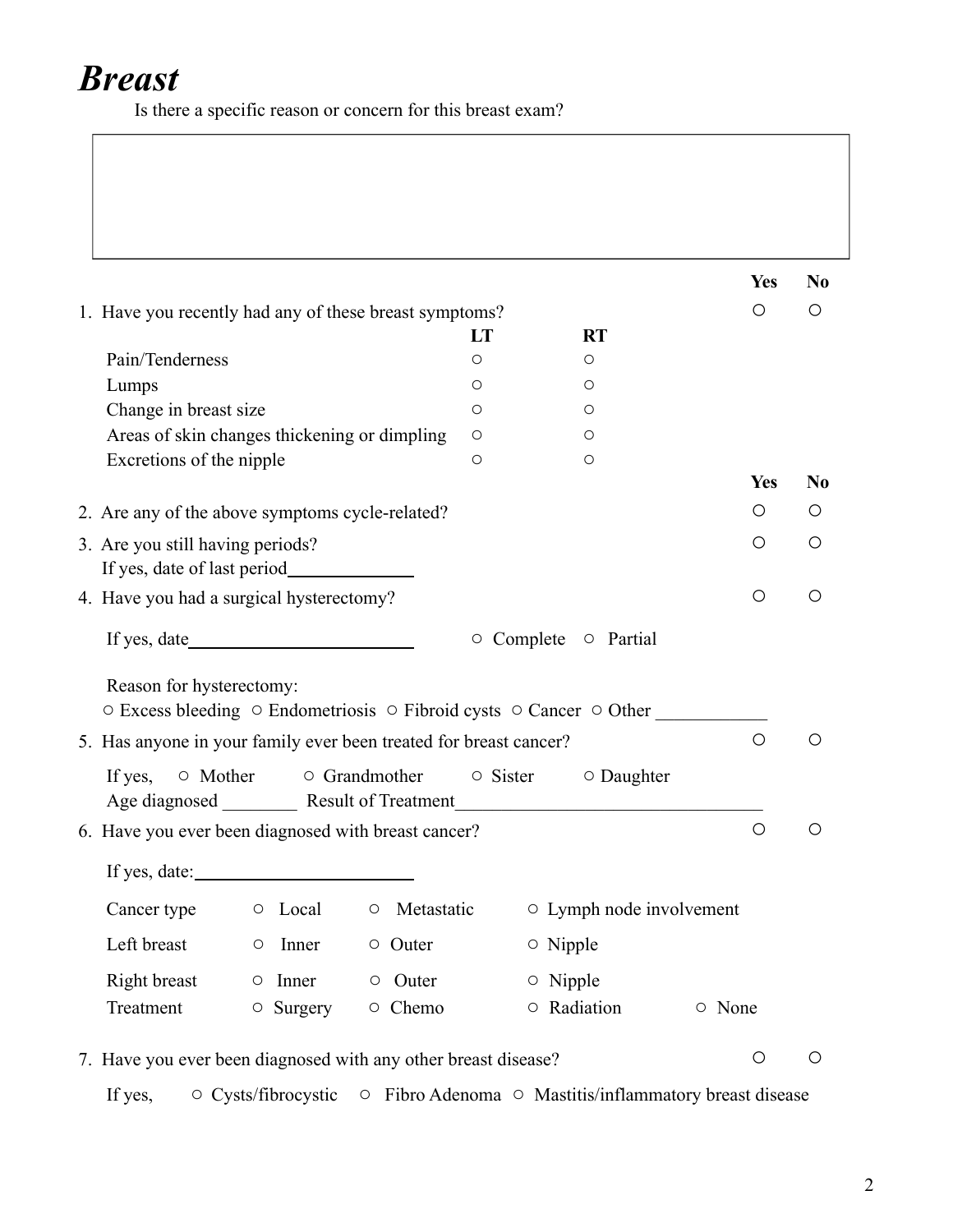|                                                                                                                                                         | <b>Yes</b> | N <sub>0</sub> |
|---------------------------------------------------------------------------------------------------------------------------------------------------------|------------|----------------|
| 8. Have you had any cosmetic breast surgery or implants?                                                                                                | O          | O              |
| $\circ$ Silicone<br>○ Saline                                                                                                                            |            |                |
| Experience 		 o Problems 		 o No problems                                                                                                               |            |                |
| 9. Have you ever had any biopsies or any other surgeries to your breasts?                                                                               | O          | $\circ$        |
| Left breast o Inner<br>$\circ$ Outer<br>$\circ$ Nipple                                                                                                  |            |                |
| $Right \, break$ $\circ$ Inner<br>$\circ$ Outer<br>$\circ$ Nipple<br>$\circ$ Negative<br>Results<br>$\circ$ Positive<br><b>O</b> Calcifications         |            |                |
| 10. Have you ever taken contraceptive pills for more than one year?<br>$\circ$ Currently $\circ$ Less than 5 years $\circ$ More than 5 years<br>If yes, | $\circ$    | $\circ$        |
| 11. Have you had pharmaceutical hormone replacement therapy (HRT)?<br>$\circ$ Currently $\circ$ Less than 5 years $\circ$ More than 5 years<br>If yes,  | $\bigcirc$ | $\bigcirc$     |
| 12. Do you have an annual physical examination by a doctor?                                                                                             | $\circ$    | $\bigcirc$     |
| 13. Do you perform a monthly breast self-exam?                                                                                                          | O          | $\bigcirc$     |
| 14. Have you ever smoked?                                                                                                                               | O          | $\circ$        |
| 15. Have you ever been diagnosed with diabetes?                                                                                                         | O          | $\bigcirc$     |
| 16. Total Mammograms _________                                                                                                                          |            |                |
| 17. Date of your last mammogram _______________________ Were you re-called?                                                                             | $\circ$    | $\circ$        |
| 18. Your age at your first mammogram?                                                                                                                   |            |                |
| 19. Number of full-term pregnancies?                                                                                                                    |            |                |
| 20. Have you had breast ultrasound?<br>If yesDate: / Left Right Results: Negative Positive                                                              | Ő          | O              |
| 21. Have you had breast MRI?<br>Results: Negative<br>If yesDate:<br>Positive<br>Left<br>Right                                                           | O          | $\bigcirc$     |